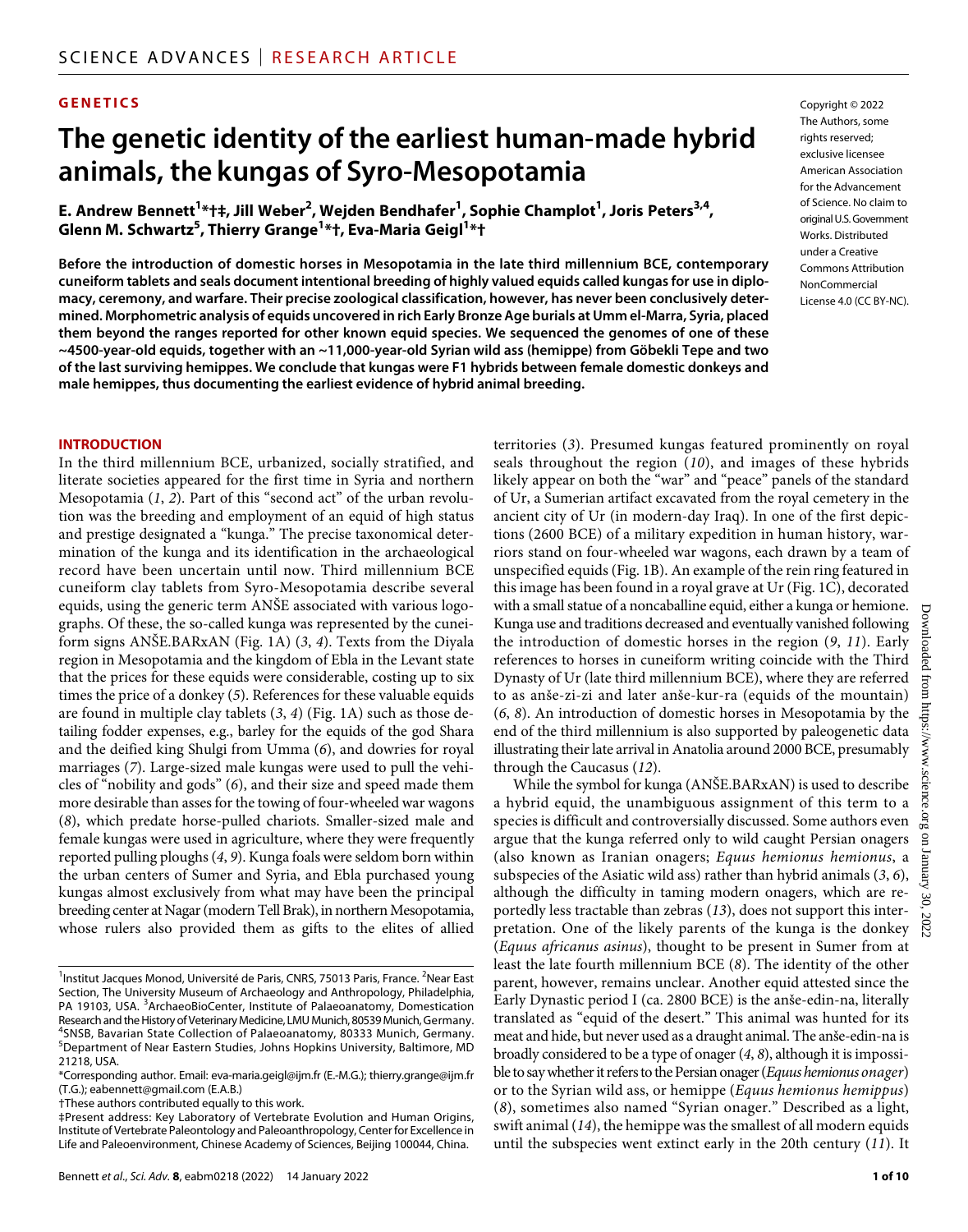

**Fig. 1. Iconographic and textual depiction of the kunga.** (**A**) Third millennium BCE cuneiform signs for the kunga (ANŠE.BARxAN) above a photo and drawing of a clay tablet from UrIII Girsu/Lagaš (British Museum BM23836) featuring multiple occurrences, highlighted in the juxtaposed drawing. The first two lines read "transmitted barley plots of 1 bur 6 iku (=8.64 ha) in area, (for the keeping of) ANŠE.BARxAN — equids of the king" (drawing and translation courtesy of K. Maekawa). (**B**) Detail from the Standard of Ur shows an equid team pulling a four-wheeled wagon in battle (photo credit: The British Museum Images). (**C**) Image of a rein ring with decorative equid from a royal grave at Ur, contemporary and similar to those visible in the Standard of Ur. (**D**) Nineveh panel: "hunting wild asses" (645 to 635 BCE) (British Museum, London). Figure S8 shows additional panels attesting that the equids depicted are noncaballine. (C and D) British Museum, London; photo credit: E. Andrew Bennett.

has been argued that in addition to its untamable, aggressive nature (*14*), its diminutive size made it an unlikely candidate for use in breeding kungas [(*3*) and references therein]. Some authors considered the nondonkey parent to be a horse [discussed in (*4*, *9*)].

In the elite burial complex of Tell Umm el-Marra (2600 to 2200 BCE), possibly belonging to the ancient city of Tuba, 55 km east of Aleppo in modern-day northern Syria (Fig. 2), men and women were interred with ceramics, bronze, and silver vessels; bronze weapons and tools; and personal ornaments made of bronze, silver, gold, and lapis lazuli (*15*). Within this royal burial complex, complete skeletons of 25 male equids and bones from six additional animals were buried separately from humans, either in a sequence of pits or in their own mud-brick structures (*15*), akin to the 3000 BCE donkey burials at Abydos, Egypt (*16*). While some animals were interred after natural deaths, more than half appear to have been deliberately killed for burial in the complex. Morphometric values obtained from these bones indicate that these animals constitute a population outside of the typical ranges of horses, asses, and onagers, and it has been proposed that these skeletons represent hybrids, presumably kungas [(*17*) and Supplementary Materials]. In absolute size, the skeletons are closer to hemiones, but are more robust; commonly used slenderness indices suggest greater affinities with asses than with hemiones. The leg characteristics of hemiones, responsible for a speed exceeding that of horses, is retained in these animals, suggesting that they were also fast (*18*). Discrepancies in wear between the incisors and cheek teeth of some of the equids indicate that the animals were foddered and not commonly grazed (*17*), features that would have been expected on the skeletons of the equids depicted on the standard of Ur, whose lip or nose rings would have made grazing difficult (Fig. 1B). These animals would

have been stronger and faster than donkeys and must have been more tamable than hemiones (*19*).

Taxonomic classification of equids uncovered in tombs across Mesopotamia (Ur, Kish, and Lagash—now al-Hiba, Abu Salabikh, and Tell Madhhur) is often controversial [for discussion, see, e.g., (*5*, *8*, *20*, *21*)]. The degree of variation within ancient populations is not fully known, and the degree of variation between individuals within a population—especially of domesticated animals—is large, making it difficult to differentiate between *E. africanus* and *E. hemionus* using solely bone morphological and metrical characteristics [for discussion, see (*22*)].

To clarify whether the burials of Tell Umm el-Marra contained the remains of the politically and symbolically important hybrids referred to in numerous cuneiform tablets as kunga and to determine the taxonomic status of those animals, we investigated the genomes in samples from the skeletons of the equid installations at Umm el-Marra, an equid sample from the Early Neolithic site of Göbekli Tepe (Turkey), and the last survivors of the Syrian wild ass conserved in the Natural History Museum of Vienna.

#### **RESULTS AND DISCUSSION**

#### **Analysis ofthe maternal and paternal lineages ofthe Umm el-Marra equids**

An initial polymerase chain reaction (PCR) screening of equid samples from Umm el-Marra showed that DNA was extremely poorly preserved in these bones owing to the hot climate in Syria, detrimental to long-term DNA preservation, and the poor condition of the bones (phalanges and sternum) available for study (fig. S1). Therefore, we combined shotgun nuclear DNA sequencing with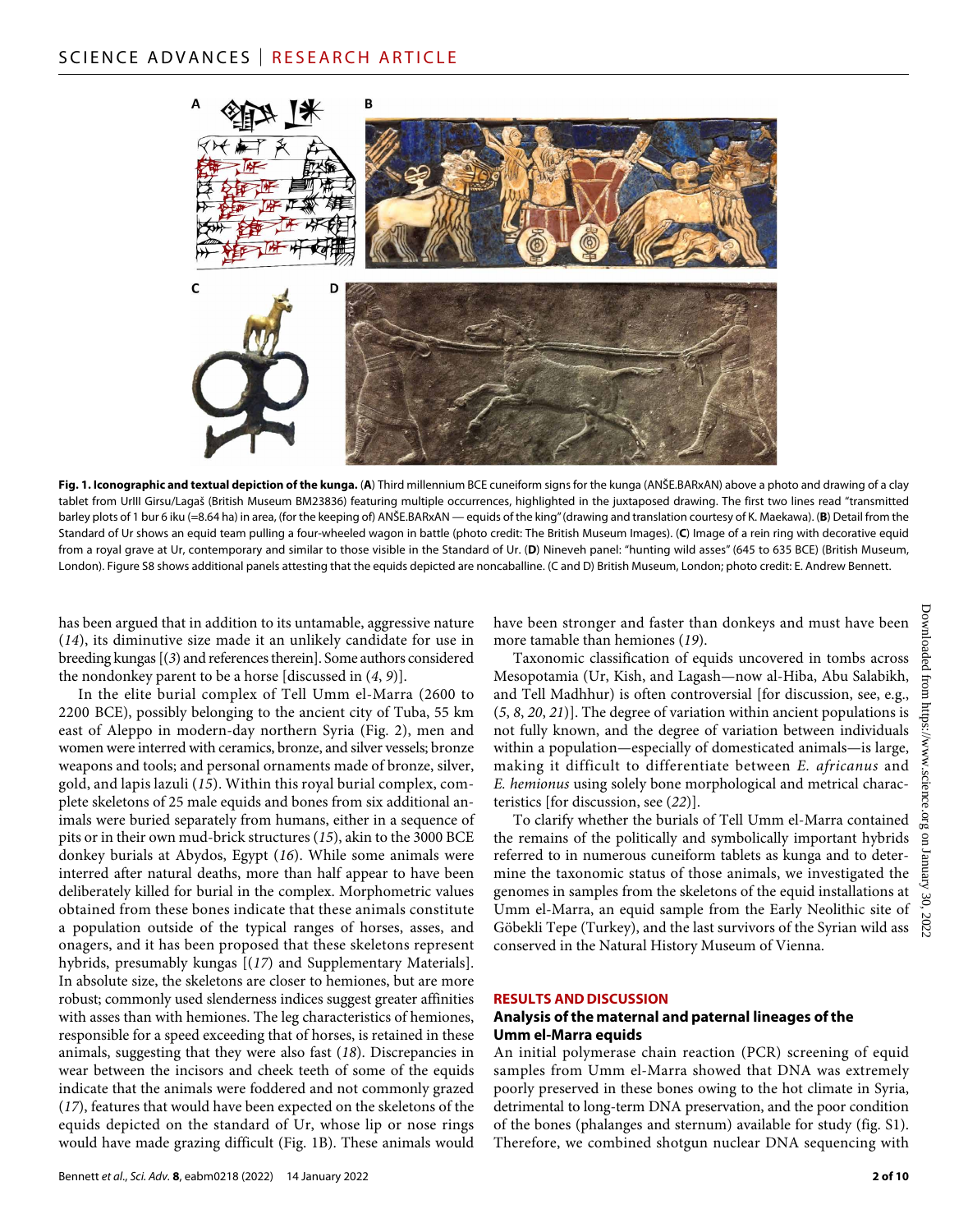

**Fig. 2. Map of third millennium BCE Syro-Mesopotamia showing the major historical and archaeological sites (modified from Wikipedia [https://fr.m.wikipedia.](https://fr.m.wikipedia.org/wiki/Fichier:Syrie_3mil_aC.svg) [org/wiki/Fichier:Syrie\\_3mil\\_aC.svg](https://fr.m.wikipedia.org/wiki/Fichier:Syrie_3mil_aC.svg)).** The insert shows a representative equid burial in Umm el-Marra. Photo credit: G. Schwartz.

highly sensitive PCR, targeting taxonomically informative regions of both uniparental markers: mitochondrial DNA and the Y chromosome. To better pinpoint the genetic identity of the parental species, we increased the available Y-chromosome data by sequencing regions from additional populations of both modern and 19th and 20th century museum samples of hemiones and donkeys, for which the mitochondrial sequences were previously generated (*23*). Short, overlapping PCR products suited to the degraded DNA of the samples were designed to amplify a highly diagnostic mitochondrial control region fragment [324 base pairs (bp) long], including the site of a well-characterized 28-bp deletion exclusive to hemiones (*23*), and three separate regions of the Y-chromosomal DNA (in total 168 bp long) encompassing four single-nucleotide polymorphisms (SNPs), which we show to be diagnostic between *Equus ferus* (*caballus* and *przewalskii*), *E. africanus*, and *E. hemionus.*

The full targeted mitochondrial sequence was successfully amplified from two of the six individual equids tested from Umm el-Marra. At every position divergent between *E. ferus*, *E. africanus*, and *E. hemionus*, both of these sequences contained the *E. africanus*– specific bases and lacked the 28-bp deletion specific to *E. hemionus* (*23*). The maternal lineage of these equids thus unambiguously belongs to *E. africanus* as visible in a median-joining network (Fig. 3A) (*24*). All three Y-chromosome fragments were successfully amplified from these same two Umm el-Marra individuals. Within these three regions, four diagnostic positions differentiate *E. africanus* (T/G/T/A) from *E. hemionus* (C/A/G/G), two of which also differentiate *E. ferus* (C/G/G/A) from either *E. hemionus* or *E. africanus*. At each diagnostic position, the equids from Umm el-Marra were found to have the *E. hemionus*–specific base, and no diagnostic position of any product contained the *E. africanus*–specific base (table S1). The hemione-specific Y-SNPs were also confirmed previously in diverse hemiones from archaeological samples from the Caucasus, museum specimens from Tibet and Syria, and present-day specimens from the Gobi in Mongolia (Fig. 3B and table S1) (*23*).

In addition to the *E. hemionus* diagnostic positions, both Umm el-Marra sequences contained two additional Y-chromosome SNPs observed only in the two hemippes from the 19th and 20th centuries analyzed here (Fig. 3B), one of them being the last known member of the subspecies. This animal had been caught in the deserts north of Aleppo in 1911 and had been kept in the Schönbrunn Zoo in Vienna until its death in 1929 (see fig. S2 for images of two of the hemippes used in this study). Thus, the Umm el-Marra equids harbor the maternal lineage of the domestic donkey and the paternal lineage of the Syrian wild ass, suggesting that they could be F1 hybrids, since interspecific equid hybrids are generally sterile or poorly fertile.

#### **Analysis ofthe nuclear genomes ofUmm el-Marra andGöbekli Tepe equids and the last Syrian wild asses**

To further establish the hybrid identity of these equids, we sequenced a subset of the nuclear genome of the best preserved Umm el-Marra equid bone (table S5). In addition, we established the genome sequence of the extinct Syrian hemippe by sequencing a ca. 11,000-year-old wild ass from the early Neolithic site of Göbekli Tepe, present-day Turkey, representing the first temple (*25*), and two 19th century specimens from the Schönbrunn Zoo (table S5). These four newly generated genomes were compared to six modern horse (*26*), six domestic donkey (*27*), three Mongolian khulans (an *E. hemionus* subspecies from the Gobi) (*27*, *28*), two kiang genomes (*E. h. kiang* or *E. kiang*) (*27*, *29*), and one Persian onager genome (an *E. hemionus* subspecies from Iran) (*29*) (table S4). A set of 15.5 million SNPs residing outside of repeated sequences and being variable in the modern genome equid panel was used for calling the ancient genomes (see Supplementary Materials and Methods and table S5). Although the best Umm el-Marra extract contained only 0.18% endogenous DNA, we could obtain 45.6K SNPs, 40.4K of which were shared with either hemippe. Of these, 15.2K SNPs (37%) were shared with both of the two best-covered hemippe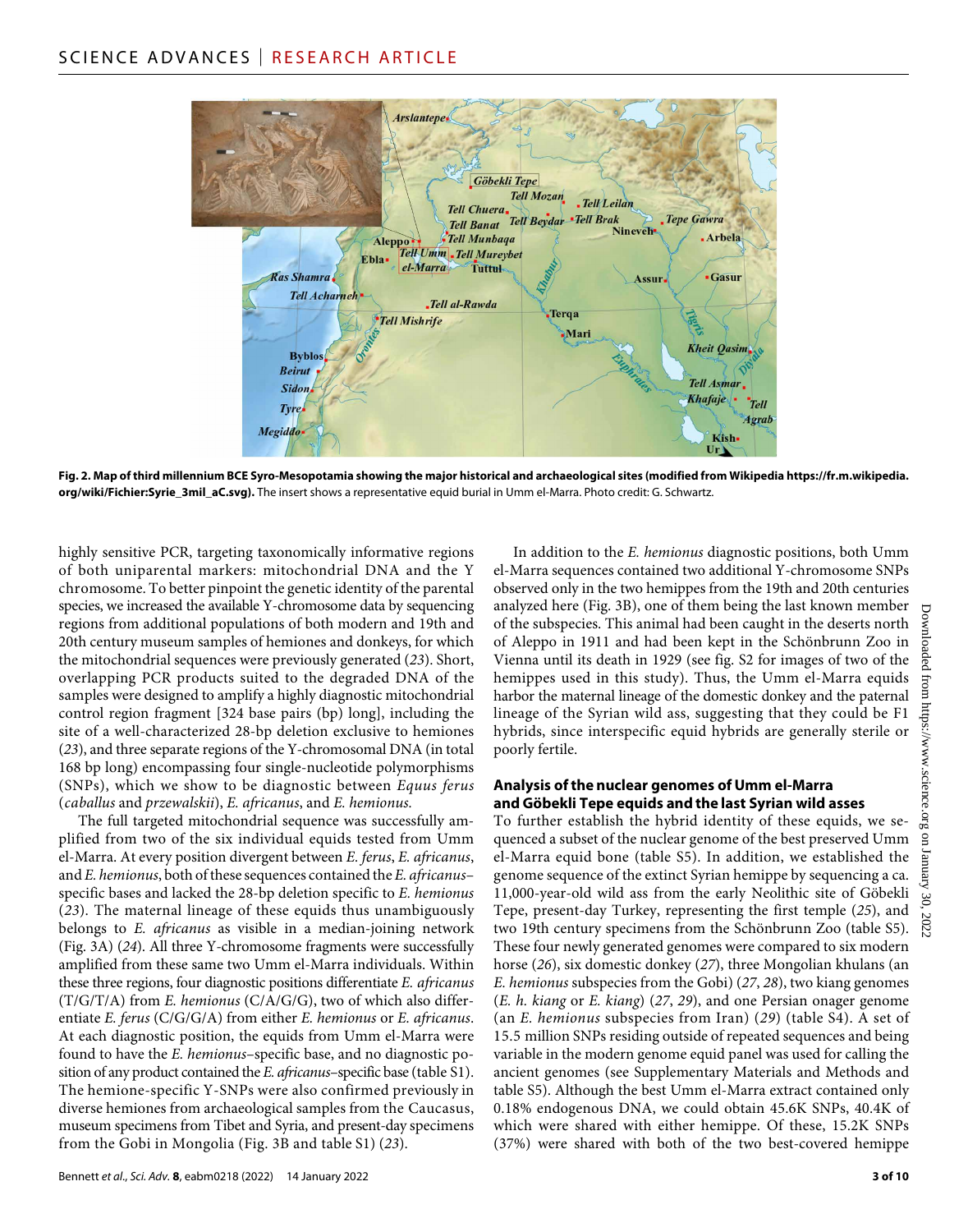

**Fig. 3. Median-joining network of equid sequences.** (**A**) Hypervariable region (324 bp) of mitochondrial DNA from 278 individuals belonging to Asiatic wild asses [*E. hemionus* subspecies (*23*)], to horses (*E. f. caballus* and *E. f. przewalskii*), and to African asses (*E. a. asinus* and *E. a. somaliensis*). The position of the sequences obtained from the Umm el-Marra samples is indicated with pink stars. The *E. hemionus* mitogenome clades (I, TI, TI\*, CI, H1, H2, D1, D2, Kh, KD, and KD\*) are as defined previously (*23*). (**B**) Three different fragments (168 bp) of the Y chromosome of equids (asses, horses, and hemiones). The position of the sequences obtained from the Umm el-Marra samples is indicated in pink.

genomes. First, we performed principal components analysis (PCA) to compare (i) the hemione and donkey genomes (Fig. 4A and fig. S4A) or (ii) hemione, donkey, and horse genomes (fig. S4, B to E). Identical results were obtained whether we used the 15.2K SNPs shared between the Umm el-Marra equid (UMM9), the Göbekli Tepe, and the 1864 hemippe, or whether we used the 4.1 million SNPs shared between the Göbekli Tepe and the 1864 hemippe genome and projected the UMM9 equid onto the PCA [compare Fig. 4A and fig. S4 (A to E)], showing that the 15.2K SNPs obtained allowed robust characterization of the status of the Umm el-Marra equid. When only donkey and hemione genomes are used, PC1 separates donkeys from hemiones and PC2 separates the hemiones (Fig. 4A and fig. S4A). The most differentiated in PC2 are the Persian onager and the kiang zoo specimens. The Mongolian khulan and the kiang from neighboring regions in China are very closely related and overlapping in the PCA, which is in accordance with the shared mitochondrial lineages we reported previously that led us to question the specific taxonomic status of the kiang as a separate species (*23*) (see also the phylogenetic trees of the mitogenomes and

Bennett *et al*., *Sci. Adv.* **8**, eabm0218 (2022) 14 January 2022

the genomes in figs. S6 and S7). The two modern hemippes and the Göbekli Tepe sample overlap as well (the lower coverage 1892 hemippe was projected) and are located at an intermediate position in PC2. The Göbekli Tepe sample, a mare, is an ancient hemippe as observed from the phylogenetic trees constructed from both mitochondrial and nuclear genomes (figs. S6 and S7). The UMM9 equid falls exactly halfway between the donkeys and the hemippes. When the PCA also includes the horses, PC1 differentiates the horse from the noncaballine equids, PC2 separates the donkeys from the hemiones, and PC3 separates the hemiones in a similar way as PC2 does when horses are not included (fig. S4, B to E). In all analyses, the results for the UMM9 equid illustrate an intermediate position between the donkeys and hemippes. The PCA analyses thus indicate that the UMM9 genome is a 50% mixture of donkey and hemippe.

We further explored this outcome through ADMIXTURE analysis (Fig. 4B) (*30*). A four-population model separates horses, donkeys, Mongolian khulans, and kiangs from onagers and the two bestcovered hemippes. The UMM9 equid is modeled as an admixture of equal proportion between donkey and hemippe/onager (Fig. 4B). Likewise, when considering the 4738 UMM9 equid SNPs for which all six donkeys differ from all hemippes that have the position covered, the UMM9 equid harbors SNPs corresponding to roughly half of those specific to each putative parent (Fig. 4C).

Last, a bifurcating tree with gene flow analysis was performed using treemix (Fig. 4D) (*31*). For the reference equids, genomic tree topology is similar in both the full mitogenome and genome tree topology obtained with different methods (figs. S6 and S7). The Persian onager and the hemippes are closely related, and the Mongolian khulans and the Tibetan kiangs are even more closely related. In this respect, the genetic distances between the various hemiones correspond to the geographic distances between their native range (onager: Iran; hemippe: Syria; Mongolian khulan: Mongolia; kiang: Tibet). The UMM9 equid is represented on the tree as related to the donkey, but the residuals between the hemippe and the UMM9 equid are high, and a gene flow event from the hemippe to the UMM9 equid best describes the phylogeny (see also fig. S5). These results demonstrate the sufficiency of the Umm el-Marra SNPs to determine the phylogenetic relationships between the equids. The tree also placed the Umm el-Marra sample halfway between the asses and the hemippes (Fig. 4), which meets expectations when dealing with F1 hybrids of these species. Evidence from Y-chromosome analysis indicates that the Syrian hemippe rather than the Persian onager was used to father the Umm el-Marra equids, whereas the mitochondrial DNA reveals that a donkey contributed the maternal genome. The fact that the Umm el-Marra equids were F1 hybrids and not back-crossed hybrids is also supported by the relative hybrid sterility between donkeys and horses, as well as experiments in the 1940s crossing female donkeys with male hemiones, the Turkmenian kulans (*Equus hemionus kulan*), which produced sterile offspring (*32*).

Expectedly, the 19th to 20th century hemippes, representing some of the last survivors of the subspecies, are genetically similar, whereas the ~11,000-year-old Göbekli Tepe hemippe is more divergent (fig. S7). We also noted that the divergence between the three sequenced hemippes is much larger than that observed between the six domestic donkeys (fig. S7). The higher diversity between the sequenced hemippe genomes versus between the donkey genomes suggests that the donkey mother of the UMM9 equid is more closely related to present-day donkeys than the Syrian hemippe father of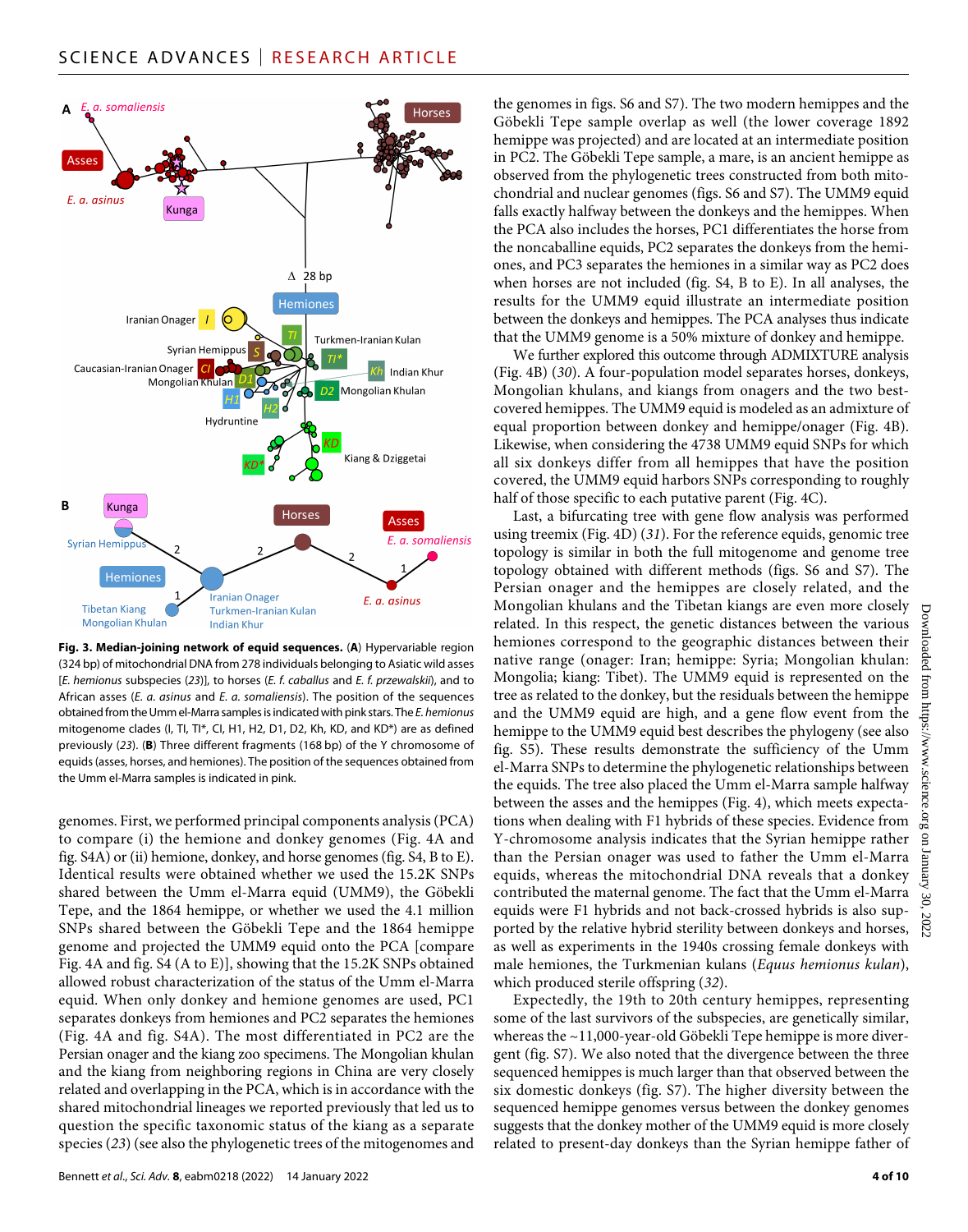# SCIENCE ADVANCES | RESEARCH ARTICLE



**Fig. 4. Genome-scale analyses reveal that the UMM9 equid shares equal ancestry from donkey and hemippe.** (**A**) PCA plots of noncaballine equids. The 15.2K SNPs shared between UMM9, the ca. 11,000-year-old Göbekli Tepe sample, and the 1864 hemippe were used, and only the 1892 hemippe was projected. (**B**) Admixture (*30*) analysis modeling four populations based on 15.2K SNPs shared between UMM9 and the higher-coverage Göbekli Tepe and 1864 hemippe (used in the analysis). (**C**) Counts of the UMM9 equid SNPs are identical to either hemippe or donkey using the 4738 SNPs, where all donkeys are identical and differ from the hemippes (of 40.4K total SNPs shared between the UMM9 equid and either of the three hemippes). (**D**) Bifurcating tree of equids with gene flow performed using treemix (*31*). The 40.4K SNPs shared between UMM9 and either of the three hemippes were used. Each equid group is represented by the following numbers of individuals: horse (six), donkey (six), hemippe (three), UMM9 equid (one), onager (one), Mongolian khulan (three), and kiang (two). Horses were used as the outgroup, and sample size correction was disabled. The tree obtained with one gene flow event is represented. The residuals with no or one gene flow event are plotted in fig. S5.

the UMM9 equid is to the other sequenced hemippes. This difference, albeit small, may account for the slightly higher affinity of the UMM9 equid to present-day domestic donkeys that is visible on fig. S5 (B and D). Both the genomic phylogenetic tree (fig. S7) and the PCA analyses (Fig. 4B and fig. S4) indicate that differentiation between the donkey genomes is low, far less than between the various present-day hemiones, presumably because donkeys went through a major bottleneck, possibly upon domestication and translocation to southwest Asia outside the range of the ancestors of donkeys. The observation that the ~4500-year-old UMM9 equid appears more closely related to present-day donkeys than to the last hemippe that disappeared a century ago suggests that the bottleneck of the donkey population had already taken place by the third millennium BCE.

It has been noted that the Syrian wild ass (hemippe), whose range once extended across the Levant, was the smallest form of modern equids (*18*). Both historical specimens analyzed in this study stood ca. 100 cm at the shoulder (*14*) (fig. S2). In contrast, the hybrids of Umm el-Marra were estimated to average 130 cm at the shoulder (*17*). Regarding this difference in size, previous work had recovered mitochondrial haplotypes from larger-sized Bronze Age equids recovered from Tell Munbaqa, situated in northern Syria east of Umm el-Marra, as well as from three historical hemippe samples dating from the mid-19th to early 20th century. Both the larger ancient and smaller more recent animals were shown to cluster together in a single separate mitochondrial clade (*23*). The Göbekli Tepe wild asses were, on average, even slightly larger than those of roughly contemporaneous Tell Mureybet (10th to 9th millennia BCE) and third-second millennia BCE Tell Munbaqa, two sites located in the direct vicinity of Umm el-Marra (Fig. 2) (*22*). It was concluded, therefore, that the small Syrian wild ass was likely to have been a dwarfed descendant of a genetically continuous population of larger, more robust animals populating Syria in the third millennium BCE and earlier (*23*). The genomic analyses of both ancient and historical hemippes in the present study support this earlier finding. No dwarf form has ever been reported from Late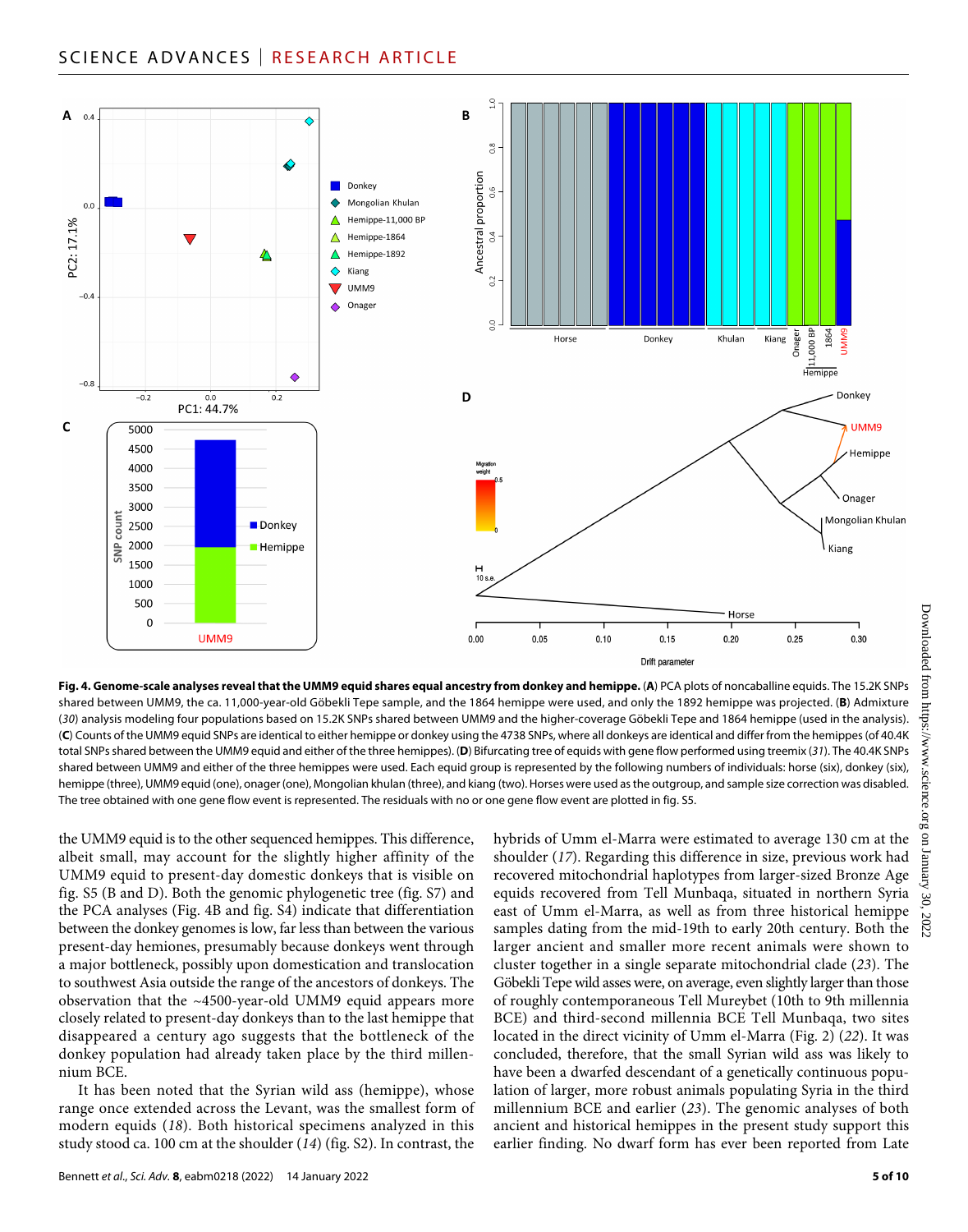Pleistocene and Holocene sites in Mesopotamia (*33*) or Anatolia (*34*). Nearly 2000 years after the equid burials of Umm el-Marra, sixth century BCE palace reliefs featuring hunted hemiones from Nineveh (in modern-day northern Iraq) show already relatively small animals (Fig. 1D and fig. S8).

To conclude, the genomic results from the rare equid burials at the elite mortuary complex of Umm el-Marra confirm earlier hypotheses based on morphological data that these animals are hybrids (*8*, *9*, *17*) and, given their interment in high-status tombs, are most likely identical with the valuable kungas frequently mentioned in cuneiform texts and depicted in images and royal seals throughout Mesopotamia. This study now offers a firm zoological classification of the historical kunga as an F1 cross between a female donkey and a male Syrian wild ass, or hemippe, putting to rest past speculations regarding the taxonomic identification of the BARxAN. We further show that the third millennium BCE ancestors of the hemippe were likely larger than those first described by European travelers visiting Syria in the 19th century. Our study also presents the earliest known case in human history of interspecies hybridization, which was practiced by Early Bronze Age breeders at sites such as Nagar (Tell Brak) (Fig. 2), to generate animals famous for their power, both physical and symbolic, in ancient warfare and diplomacy. This result also deepens our insight into the economic and political relationships between contemporary royal households of Greater Mesopotamia, and the dynamics by which these social elites fostered distant alliances. It also increases our understanding of the ways in which the earliest stratified urban societies of the Middle East developed and maintained their positions of authority. In this respect, genomic characterization of additional equids from comparable contexts, particularly from Nagar, may help clarify the scale of hybrid breeding in third millennium BCE Mesopotamian societies before the introduction of domestic horses.

# **MATERIALS AND METHODS**

#### **Sample description**

Bone remains from equid skeletons dated between ca. 2550 and 2300 BCE and excavated in 2006 at Tell Umm el-Marra, a Bronze Age elite cemetery in northern Syria (*15*, *17*, *36*), were sampled for ancient DNA analysis. Further descriptions of the samples are given in the Supplementary Materials, and photos of the samples from the two individuals from which sufficient DNA was recovered appear in fig. S1. A petrous bone excavated from a layer dated between 9500 and 8300 BCE from the site of Göbekli Tepe in southeast Turkey [(*25*) and Supplementary Materials] was also analyzed in the present study. Furthermore, we analyzed two samples of the extinct *E. h. hemippus* originating from the desert of Aleppo in Syria and kept in the zoo of Schönbrunn, Vienna, Austria, a tooth from the NMW6048/ST345 specimen and a hair and skin sample from the NMW1308/B4690 specimen, corresponding to animals who died in the Schönbrunn zoo in 1864 and 1892, respectively (fig. S2) (*14*). Last, hair of a male Somalian ass (*E. africanus somaliensis*) from the "Réserve Africaine de Sigean" (Sigean, France) was provided for the analysis of the Y chromosome by E. Trunet (sample "As.Somalie").

#### **Ancient DNA extraction, amplification, and sequencing**

Hair samples were added to 1.5 ml of hair digestion buffer [100 mM tris-HCl (pH 8.0), 100 mM  $NaCl<sub>2</sub>$ , 40 mM dithiothreitol, 3 mM CaCl<sub>2</sub>, 2% *N*-lauryl sarcosyl, and proteinase K (250 µg/ml)] and incubated 4 to 24 hours at 50°C, shaken at 300 rpm. Solutions were then pelleted, and the supernatant was purified using a QIAquick Gel Extraction kit (Qiagen, Hilden, Germany) according to instructions.

DNA from archaeological bone samples was extracted, purified, and prepared for either quantitative PCR (qPCR) or sequencing in the ancient DNA laboratory described previously (*35*, *37*, *38*). Bone cleaning and treatment protocols were as described previously (*12*, *23*). Briefly, after removal of the surface with a razor blade or surface cleaning with bleach, the bones were either sawed using a flame-sterilized diamond disc of Dremel Fortiflex (Dremel Europe, The Netherlands) and grounded to fine powder in 6775 Freezer/ MillSpex SamplePrep in liquid nitrogen or drilled at low speed with a flame-sterilized bit. The dense pyramidal part of the petrous bone GT64 was isolated using a flame-sterilized diamond disc of a Dremel and then grounded to fine powder in 6775 Freezer/MillSpex SamplePrep in liquid nitrogen. Half of the GT64 powder was treated with diluted hypochlorite (1:20), and both halves were washed with phosphate buffer according to Korlević *et al.* (*39*). DNA extraction was performed by incubating the bone powder at 37°C for 48 to 90 hours either in 1- to 10-ml extraction buffer A [0.5 M EDTA, 0.25 M  $PO_4^{3-}$  (pH 8.0), and 0.14 M ß-mercaptoethanol] or in twice 1-ml extraction buffer B [0.5 M EDTA, 0.05% Tween 20, proteinase K (250  $\mu$ g/ml), and 0.14 M ß-mercaptoethanol] that was pooled before purification. Samples were purified using silica membrane spin columns (QIAquick Gel Extraction kit) with a vacuum manifold (Qiagen) and 25 ml of extenders (Qiagen) as described (*37*, *40*), as well as with either the 5 M guanidine HCl, 40% isopropanol (5M40) buffer as described by Dabney *et al.* (*41*) or the 2 M guanidine HCl, 70% isopropanol (2M70) buffer as described by Glocke and Meyer (*42*). The elution was performed twice in 25 µl of 10 mM tris-HCl (pH 8.0) and 0.05% Tween 20 (referred to as EBT) made from gamma-irradiated water (8 kGy).

Purified DNA was amplified by qPCR, the extract making up 5 to 20% total volume (10 to 20 µl per reaction). Inhibition characteristics were determined for failed samples indicating possible inhibition, and once optimal dilutions were determined, qPCR was attempted again. To protect against cross-contamination, the UQPCR [uracil *N*-glycosylase (UNG)–coupled quantitative PCR] method was used (*35*, *38*, *43*), in which uridine was substituted for thymidine in all PCRs, and incubation with UNG (extracted from *Gadus morhua*; Biotec Marine Biochemicals, Norway) was performed before each reaction. Mock extracts were included with each extraction and amplified to control for contamination. qPCRs varied slightly depending on the sample, but a typical reaction included 1.77 µl of LC FastStart DNA MasterPLUS mix1b; 0.23 µl of either FastStart DNA MasterPLUS mix1b, mix1a, or FastStart Taq (Roche Applied Science, Mannheim, Germany); a final concentration of  $1 \mu M$  of each primer; and  $1 U$  per reaction of UNG in 10-µl total volume. Primers were obtained from Sigma-Aldrich (St. Louis, USA). Mitochondrial primers were designed to amplify 357 bp of the hypervariable region (HVR) of *E. africanus* and *E. hemionus* mitochondria using short, overlapping fragments (table S3). Y-chromosome primers were designed to amplify three short sections of Y-chromosome DNA containing the target SNPs (tables S1 to S3). Several modifications of these primers were designed to increase sensitivity of qPCRs by minimizing the likelihood of primer dimers and artifacts and increasing primer efficiency. A list of primers used and product sizes is given in table S3. qPCR was performed using LightCycler 1.5 or LightCycler 2 (Roche Applied Science, Mannheim, Germany). qPCR programs varied depending on primer requirements and product length, but a typical program involved UNG incubation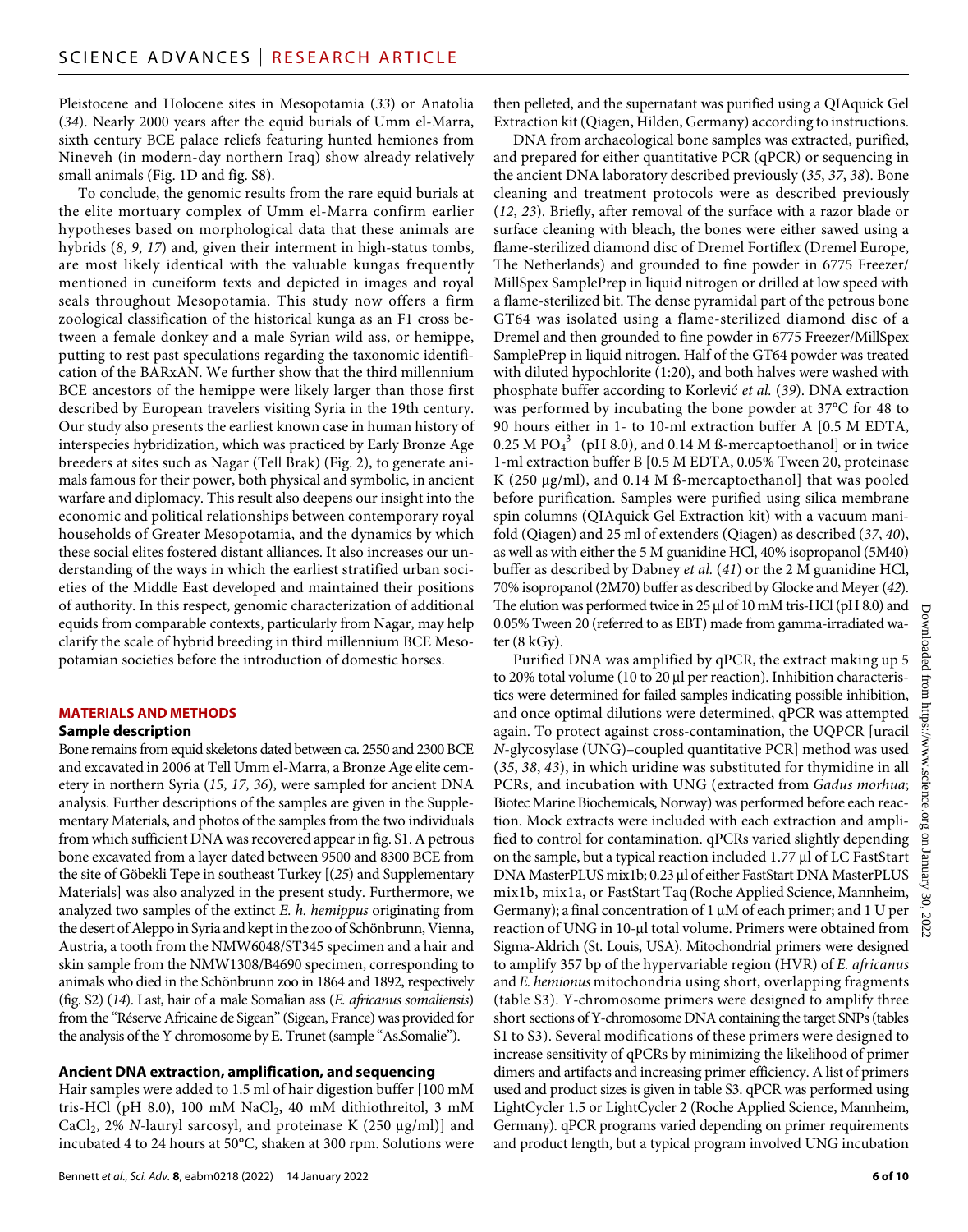at 37°C for 15 min, followed by polymerase activation at 95°C for 5 min, then two-step cycles of denaturation at 95°C for 10 s, then primer annealing and extension at 62°C for 40 s, and finally a temperature increase of 0.1°C/1 s from 62° to 95°C with continuous fluorescence measurement to generate melt curves of the products. Products were purified with a QIAquick PCR Purification kit (Qiagen, Hilden, Germany), and both strands were sequenced by capillary electrophoresis at Eurofins/MWG Operon (Ebersberg, Germany) using the ABI 3730xl DNA Analyzer (Life Technologies). Samples that yielded sequence results for the Y-chromosome are shown in table S1. An average of one nontemplate control (NTC) was run for every 6.6 samples (including mocks). No DNA was amplified in either NTCs or mocks, demonstrating that no detectable equid DNA was introduced during sample preparation or was present in reagents.

Samples from the two individuals from Umm el-Marra with the best preserved DNA identified via qPCR (UMM4 and UMM9) were selected for shotgun sequencing, and 24 double-stranded libraries using dual barcodes were prepared from DNA purified from three or four different areas of each bone using the protocol described by Massilani *et al.* (*44*). Seven of these libraries were treated with UNG to reduce the presence of cytosine deamination damage in the resulting sequences.

Double-stranded libraries of the two *E. h. hemippus* (hemippe) museum specimens were constructed using the NxSeq ampFREE Low DNA Library Kit (Lucigen, Middleton, WI, USA) following the protocol and the modifications described by Bennett *et al.* (*45*). Barcodes were added during an amplification reaction using dualbarcoded single-stranded library adapters (*46*) as primers, rather than those in the kit, where  $20 \mu l$  of eluted library was added to 25 µl of OneTaq 2× Master Mix (Roche) and 0.6 µM of each adapter for 50-µl total volume, and amplified with the following protocol: 5 min at 95°C, 30 cycles of 30 s at 95°C, 30 s at 60°C, and 45 s at 68°C, followed by a 5-min cycle at 68°C. A library for a hair and skin sample belonging to specimen NMW5493/B 3625 was constructed using the NEBNext Ultra II DNA Library Prep Kit for Illumina (NEB, Ipswich, MA, USA).

Libraries from the Göbekli Tepe petrous bone GT64 extracts were constructed using the NEBNext Ultra II DNA Library Prep Kit for Illumina (NEB, Ipswich, MA, USA) after a pretreatment with USER enzyme mix (NEB, Ipswich, MA, USA).

Dual-barcoded libraries were then purified and size-selected using NucleoMag beads (Macherey-Nagel) for two rounds of purification following the supplied protocol at a ratio of 1.3× beads per reaction volume and eluted in 30 µl of EBT.

All libraries were quantified with the Qubit 2.0 Fluorometer (Thermo Fisher Scientific), with Bioanalyzer 2100 (Agilent, Santa Clara, CA, USA), and by qPCR. Screening by shotgun sequencing of Umm el-Marra samples and of the two hemippe samples was performed on an Illumina MiSeq system using a v3 reagent kit for  $2 \times 75$  cycles. The libraries constructed from sample SP345, which came from a molar belonging to specimen NMW6048/ST345 (1864 hemippe) and a hair and skin sample belonging to specimen NMW1308/B4690 (1892 hemippe), and the two libraries from the UMM9 sample purified using the 5M40 and 2M70 buffers were selected for deep genomic sequencing.

Sequencing of the 1864 hemippe genome was performed on Illumina NextSeq using NextSeq 500/550 High Output Kit v2 (2 × 75 cycles). The custom sequencing primer CL72 (*46*) was substituted for the read 1 primer sequencing steps, which is compatible with the single-stranded adapters used for these samples. Sequencing of the 1892 hemippe and of two of the UMM9 libraries was performed first on Illumina MiSeq using a v3 reagent kit for  $2 \times 75$  cycles and then on Illumina NovaSeq 6000 using an S2 flow cell for  $2 \times 50$  cycles. Sequencing of the GT64 libraries was performed on NovaSeq 6000 using an S4 flow cell for  $2 \times 75$  cycles.

#### **Paleogenetic data analyses**

Sequences from PCRs were manually curated, assembled, and aligned using the Geneious software suite (*47*). Median-joining network analysis (*24*) was performed on mitochondrial sequences covering 357 bp of the hypervariable region generated in this study by PCR combined with those previously reported (*23*) (accession numbers given in table S2) and Y-chromosome sequences generated in this study combined with those publicly available (samples and sources shown in table S1). Maximum likelihood (ML) analyses of the complete mitochondria of the two hemippes combined with donkey and hemione complete mitochondria after deletion of the 11-bp tandem repeat in the HVR were computed using RAxML (*48*) with a generalised time reversible (GTR) nucleotide substitution model, a gamma-distributed rate of variation among sites with four rate categories, and invariant sites (i.e., GTR-GAMMA-I) (fig. S6). We used 100 bootstraps to estimate node robustness.

#### **Genomic analyses**

Fastq reads from six modern horse genomes (*24*), six domestic donkey genomes (*25*), three Mongolian khulan genomes (an *E. hemionus* subspecies from the Gobi) (*25*, *26*), two kiang genomes (*E. h. kiang* or *E. kiang*) (*25*, *27*), and one Persian onager genome (an *E. hemionus* subspecies from Iran) (*27*) (table S4) were trimmed with cutadapt (v1.18) (*49*) and aligned to the *E. caballus* reference genome (eqCab2.0) using the BWA (v0.7.17) (*50*) mem program. PCR duplicates were removed using Picard MarkDuplicates (v2.20.0) (*51*), and reads aligning to the reference genome with mapping quality score below 30 were removed using samtools 1.9 (*52*).

We curated the 36 million biallelic variant list used to differentiate equids in the Zonkey workflow (*53*) to filter out variants found in repeated sequences using an EqCab2 genome repeat mask downloaded from the UCSC browser [\(https://genome.ucsc.edu/cgi-bin/hgTables\)](https://genome.ucsc.edu/cgi-bin/hgTables). The rationale for this filtration was that these variants would be less reliably called using the short, damaged reads typical of ancient DNA libraries, in particular, when mapping reads from a noncaballine equid to the horse reference genome because these genomes are expected to differ markedly in repeat location and sequence variability. This filtration reduced the variant list to 22 million. We then called variants from this list on the modern equid genomes using bcftools (v1.9) (*54*) mpileup -B -q30 -Q30 and bcftools call -m. The vcf file was imported in plink (v1.9) (*55*) and filtered to include only SNPs, removing invariant and multiallelic positions. The final curated list contains 15.5 million SNPs.

Shotgun reads for the Umm el-Marra (UMM9) and Göbekli Tepe (GT64) samples were merged with leeHom (*56*) using the ancientdna option, while the historical hemippe reads were trimmed with cutadapt (v1.18) (*49*). Fragments smaller than 28 bp were discarded, and the remaining reads were aligned to the *E. caballus* reference genome (eqCab2.0) using the BWA (v0.7.17) (*50*) aln program with parameters "-n 0.01 -l 0" followed by samse (UMM9 and GT64) or sampe (hemippe). PCR duplicates were removed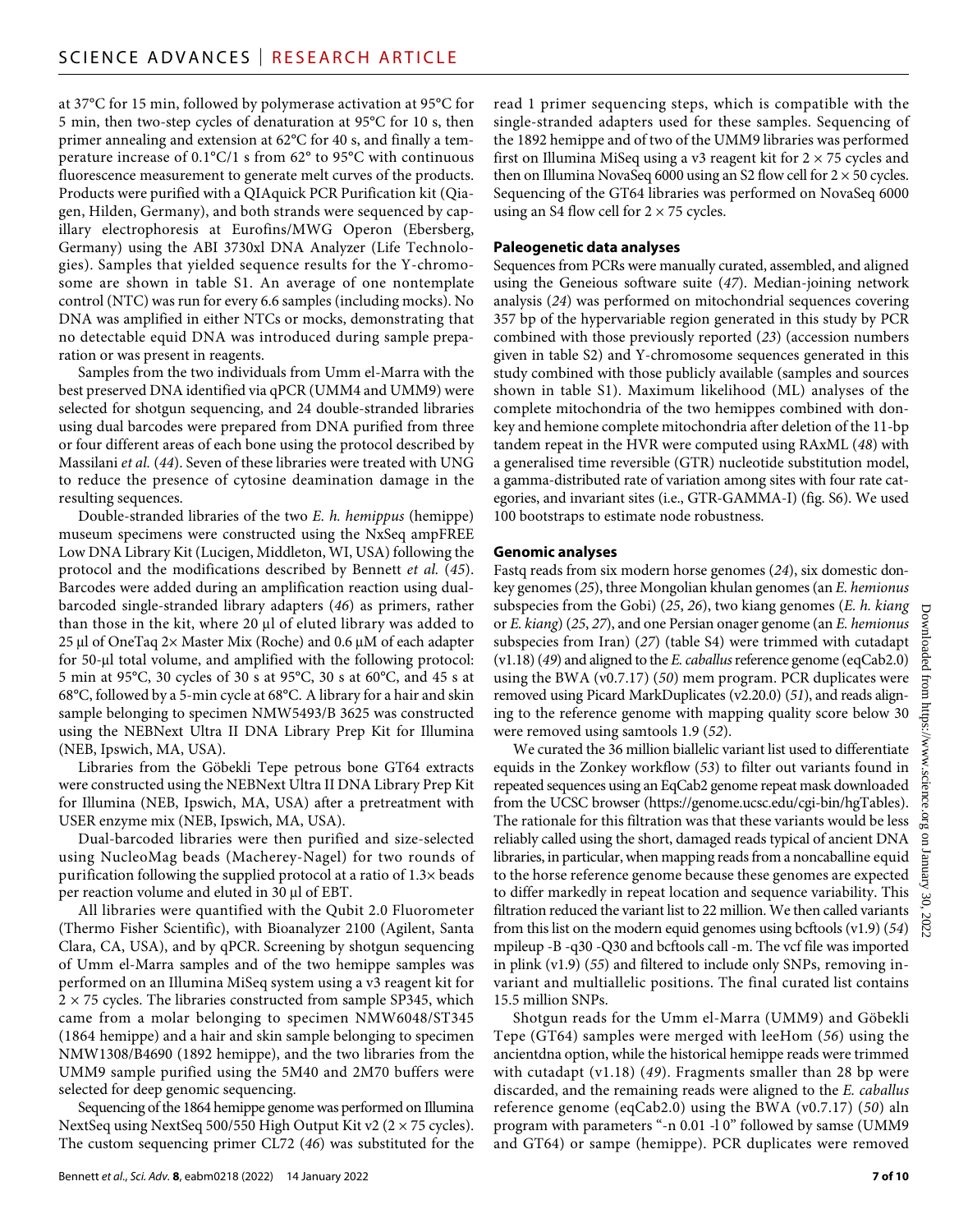using Picard MarkDuplicates (v2.20.0) (*51*), and reads aligning to the reference genome below a mapping quality score of 20 and a length of 28 bp were removed. To reduce the increase in spurious alignments from shorter reads described in (*57*), mapped reads less than 35 bp containing indels were also removed using an awk script. The ancient nature of the UMM9 and GT64 sequences was confirmed by analyzing the damage profile using mapDamage2 (*58*) of libraries generated from extracts not treated with USER-enzyme (fig. S3). To remove the C->T mutations at the end of the molecules that escaped the USER treatment (fig. S3), the base quality was rescaled at the last two bases using mapDamage2 (*58*). Since all Umm el-Marra samples had very low levels of endogenous equid DNA (0 to 0.18% of reads), they were additionally aligned to the human and bovine genome reference sequence (GRCh37 and ARS\_ UCD1.2, respectively). Only libraries that had at least fivefold more reads mapping to the horse than to the cow or human genome when a seed length of 18 was used during bwa aln mapping were kept. Summaries of the sequencing results are given in table S5. Hemippe reads were additionally aligned to the kiang mitochondrial genome (NC\_016061.1) (*59*) using bwa aln and bwa mem. The resulting *E. h. hemippus* mitochondrial genomes had a mean coverage of 52× (1864 hemippe), 40× (1892 hemippe), and 51× (Göbekli Tepe GT64). Complete mitogenome sequences were generated by consensus calling of the bases using Geneious (*47*). To obtain a full-length mitogenome, gaps were filled using both targeted PCR data of the HVR (*23*) and by analyzing, at the boundary of the gaps, the soft clipped reads resulting from mapping with bwa mem rather than bwa aln.

Nuclear SNPs were called from the Umm el-Marra and hemippe bam files using the samtools (*54*) mpileup command with the following parameters: -B -A -Q20 and specifying only the 15.5 million SNP positions described above. Calling and selection of a single allele for all heterozygous sites were performed using pileupCaller (*60*). This resulted in 6.8 million shared positions between extant equids and the 1864 hemippe, 2.2 million shared with the 1892 hemippe, 10.9 million with the Göbekli Tepe GT64 sample, and 45,604 with the UMM9 sample (table S5).

PCA was performed using EIGENSOFT SmartPCA (v16000) (*61*, *62*) by projecting the samples with partial coverage onto eigenvectors calculated from all shared positions of well-covered equids (projectlsq: YES). For the PCA represented in Fig. 4A and fig. S4 (D and E), we used the 15.2K SNPs shared between UMM9 and both the GT64 and the 1864 hemippe, and only the 1892 hemippe was projected. For the PCA represented in fig. S4 (A to C), we used the 4.1M SNPs shared between the extant equids used and both the GT64 and 1864 hemippe, with both the UMM9 and 1892 hemippe being projected. Admixture (v1.3.0) (*30*) was used to estimate ancestry of the six horses, six donkeys, three Mongolian khulans, two kiangs, the onager, the 1864 and 11,000-year-old GT64 hemippe, and UMM9 using the 15.2K SNPs shared between UMM9 and both the GT64 and 1864 hemippe and a four-population model  $(K = 4)$ . Figure 4B represents the admixture bar graph obtained in 70% of the 30 iterations (90% showed the UMM9 sample as a 1:1 admixture of onager/hemippe and donkey). The bifurcating tree with gene flow was performed using treemix (*31*) with the 40.4K SNPs shared between UMM9 and either of the three hemippes, and considering the following equid groups (number of individuals): horse (six), donkey (six), hemippe (three), UMM9 (one), onager (one), Mongolian khulan (three), and kiang (two). Horses were used as the outgroup, and sample

size correction was disabled. The tree obtained with one migration/ admixture event is represented in Fig. 4D, and the residuals are plotted in fig. S5. From these 40.4K SNPs, we identified those where all donkeys are identical and all hemippes that have the corresponding positions covered are identical and distinct from the donkeys (4738 SNPs) and counted the SNPs where the UMM9 SNPs are identical to either the donkey- or hemippe-specific SNPs. These counts are represented in Fig. 4C.

The genome phylogeny shown in fig. S7 was obtained using the 738.5K SNPs shared between all three hemippes and equids, after calculation of the pairwise distance matrix between all equids using plink (*55*) and construction of the phylogenetic tree using fastme with nni optimization (*63*).

#### **SUPPLEMENTARY MATERIALS**

Supplementary material for this article is available at [https://science.org/doi/10.1126/](https://science.org/doi/10.1126/sciadv.abm0218) [sciadv.abm0218](https://science.org/doi/10.1126/sciadv.abm0218)

[View/request a protocol for this paper from](https://en.bio-protocol.org/cjrap.aspx?eid=10.1126/sciadv.abm0218) *Bio-protocol*.

#### **REFERENCES AND NOTES**

- 1. P. M. M. G. Akkermans, G. M. Schwartz, *The Archaeology of Syria: From Complex Hunter-Gatherers to Early Urban Societies (c. 16,000–300 BC)* (Cambridge Univ. Press, 2003).
- 2. J. A. Ur, Cycles of civilization in northern Mesopotamia, 4400—2000 BC. *J. Archaeol. Res.* **18**, 387–431 (2010).
- 3. K. Maekawa, The donkey and the Persian onager in late third millennium B.C. Mesopotamia and Syria: A rethinking. *J. West Asian Archaeol.* **7**, 1–20 (2006).
- 4. K. Maekawa, The ass and the onager in Sumer in the late third millennium B.C. *Acta Sumerologica* **1**, 35–62 (1979).
- 5. J. Zarins, in *Equids in the Ancient World (Beihefte zum Tübinger Atlas des Vorderen Orients, Reihe A, Nr. 19/1)*, R. H. Meadow, H. P. Uerpmann, Eds. (Dr. Ludwig Reichert Verlag, 1986), pp. 165–191.
- 6. W. Heimpel, Towards an understanding of the term SiKKum. *Rev. Assyriol.* **88**, 5–31 (1994).
- 7. M. G. Biga, The marriage of Eblaite princess Tagris-Damu with a son of Nagar's king. *Subartu IV* **2**, 17–22 (1998).
- 8. J. N. Postgate, in *Equids in the Ancient World (Beihefte zum Tübinger Atlas des Vorderen Orients, Reihe A, Nr. 19/1)*, R. H. Meadow, H. P. Uerpmann, Eds. (Dr. Ludwig Reichert Verlag, 1986), pp. 194–205.
- 9. J. Zarins, *The Domestication of Equidae in Third-Millennium BCE Mesopotamia* (CDL Press, 2014).
- 10. R. Dolce, Equids asluxury gifts at the centre of interregional economic dynamics in the archaic urban cultures of the ancient near east. *Syria* **91**, 55–75 (2014).
- 11. J. Clutton-Brock, *Horse Power. A History of the Horse and the Donkey in Human Societies* (Harvard Univ. Press, 1992).
- 12. S. Guimaraes, B. S. Arbuckle, J. Peters, S. E. Adcock, H. Buitenhuis, H. Chazin, N. Manaseryan, H.-P. Uerpmann, T. Grange, E.-M. Geigl, Ancient DNA shows domestic horses were introduced in the southern Caucasus and Anatolia during the Bronze Age. *Sci. Adv.* **6**, eabb0030 (2020).
- 13. E. Mohr, Eine durch Hagenbeck importierte Herde des persischen Onagers. *Equus hemionus Onager* **1**, 164–189 (1961).
- 14. O. Antonius, Beobachtungen an Einhufern in Schönbrunn 1: Der Syrische Halbesel (Equus hemionus hemippus J. Geoffr.). *Zool. Gart. NF* **1**, 19–25 (1929).
- 15. G. M. Schwartz, H. H. Curvers, S. S. Dunham, B. Stuart, J. A. Weber, A third-millennium B.C. elite mortuary complex at Umm El-Marra, Syria: 2002 and2004 excavations. *Am. J. Archaeol.* **110**, 603–641 (2006).
- 16. S. Rossel, F. Marshall, J. Peters, T. Pilgram, M. D. Adams, D. O'Connor, Domestication of the donkey: Timing, processes, and indicators. *Proc. Natl. Acad. Sci. U.S.A.* **105**, 3715–3720 (2008).
- 17. J. A. Weber, in *Archaeozoology of the Near East VIII*, E. Vila, Ed. (Maison de l'Orient et de la Méditerranée, 2008), vol. TMO 49, pp. 499–519.
- 18. C. P. Groves, R. H. Meadow, H. P. Uerpmann, Eds. (Dr. Ludwig Reichert Verlag, 1986), vol. I of *Beihefte zum Tübinger Atlas des Vorderen Orients, Reihe A*, pp. 11–47.
- 19. J. Oates, in *Prehistoric Steppe Adaptation and the Horse*, M. Levine, C. Renfrew, K. Boyle, Eds. (McDonald Institute Monograph, 2003), pp. 115–125.
- 20. J. Clutton-Brock, R. Burleigh, The animal remains from Abu Salabikh: Preliminary report. *Iraq* **40**, 89–100 (1978).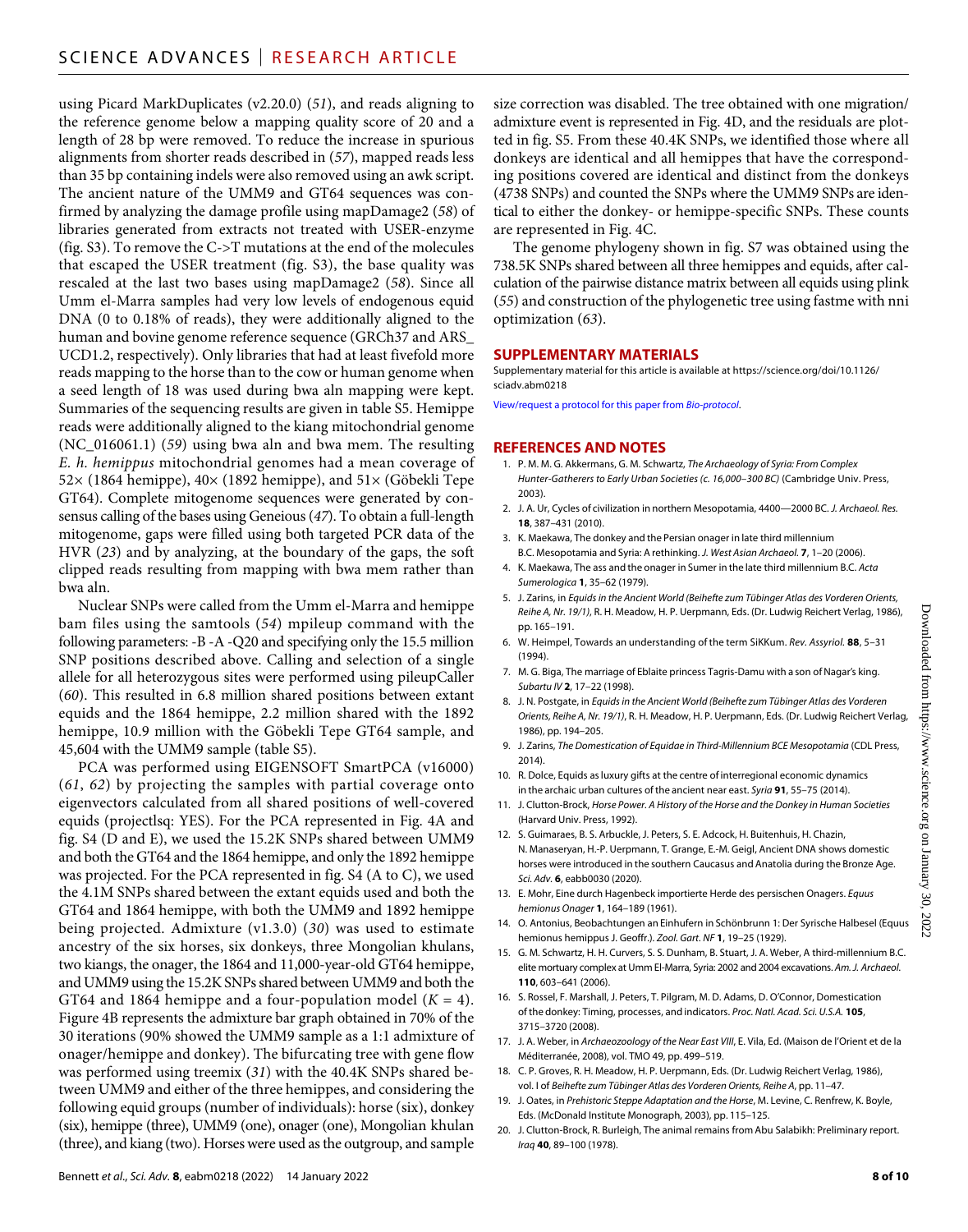- 21. J. Clutton-Brock, in *Equids in the Ancient World (Beihefte zum Tübinger Atlas des Vorderen Orients, Reihe A, Nr. 19/1)*, R. H. Meadow, H. P. Uerpmann, Eds. (Dr. Ludwig Reichert Verlag, 1986), pp. 207–225.
- 22. E. M. Geigl, T. Grange, Eurasian wild asses in time and space: Morphological versus genetic diversity. *Ann. Anat.* **194**, 88–102 (2012).
- 23. E. A. Bennett, S. Champlot, J. Peters, B. S. Arbuckle, S. Guimaraes, M. Pruvost, S. Bar-David, S. J. M. Davis, M. Gautier, P. Kaczensky, R. Kuehn, M. Mashkour, A. Morales-Muñiz, E. Pucher, J.-F. Tournepiche, H.-P. Uerpmann, A. Bălăşescu, M. Germonpré, C. Y. Gündem, M.-R. Hemami, P.-E. Moullé, A. Ötzan, M. Uerpmann, C. Walzer, T. Grange, E.-M. Geigl, Taming the late Quaternary phylogeography of the Eurasiatic wild ass through ancient and modern DNA. *PLOS ONE* **12**, e0174216 (2017).
- 24. H. J. Bandelt, P. Forster, A. Röhl, Median-joining networks for inferring intraspecific phylogenies. *Mol. Biol. Evol.* **16**, 37–48 (1999).
- 25. K. Schmidt, *Sie Bauten die Ersten Tempel* (Beck Verlag, 2006).
- 26. L. Orlando, A. Ginolhac, G. Zhang, D. Froese, A. Albrechtsen, M. Stiller, M. Schubert, E. Cappellini, B. Petersen, I. Moltke, P. L. F. Johnson, M. Fumagalli, J. T. Vilstrup, M. Raghavan, T. Korneliussen, A.-S. Malaspinas, J. Vogt, D. Szklarczyk, C. D. Kelstrup, J. Vinther, A. Dolocan, J. Stenderup, A. M. V. Velazquez, J. Cahill, M. Rasmussen, X. Wang, J. Min, G. D. Zazula, A. Seguin-Orlando, C. Mortensen, K. Magnussen, J. F. Thompson, J. Weinstock, K. Gregersen, K. H. Røed, V. Eisenmann, C. J. Rubin, D. C. Miller, D. F. Antczak, M. F. Bertelsen, S. Brunak, K. A. S. Al-Rasheid, O. Ryder, L. Andersson, J. Mundy, A. Krogh, M. T. P. Gilbert, K. Kjær, T. Sicheritz-Ponten, L. J. Jensen, J. V. Olsen, M. Hofreiter, R. Nielsen, B. Shapiro, J. Wang, E. Willerslev, Recalibrating *Equus* evolution using the genome sequence of an early Middle Pleistocene horse. *Nature* **499**, 74–78 (2013).
- 27. C. Wang, H. Li, Y. Guo, J. Huang, Y. Sun, J. Min, J. Wang, X. Fang, Z. Zhao, S. Wang, Y. Zhang, Q. Liu, Q. Jiang, X. Wang, Y. Guo, C. Yang, Y. Wang, F. Tian, G. Zhuang, Y. Fan, Q. Gao, Y. Li, Z. Ju, J. Li, R. Li, M. Hou, G. Yang, G. Liu, W. Liu, J. Guo, S. Pan, G. Fan, W. Zhang, R. Zhang, J. Yu, X. Zhang, Q. Yin, C. Ji, Y. Jin, G. Yue, M. Liu, J. Xu, S. Liu, J. Jordana, A. Noce, M. Amills, D. D. Wu, S. Li, X. Zhou, J. Zhong, Donkey genomes provide new insights into domestication and selection for coat color. *Nat. Commun.* **11**, 6014 (2020).
- 28. J. Huang, Y. Zhao, D. Bai, W. Shiraigol, B. Li, L. Yang, J. Wu, W. Bao, X. Ren, B. Jin, Q. Zhao, A. Li, S. Bao, W. Bao, Z. Xing, A. An, Y. Gao, R. Wei, Y. Bao, T. Bao, H. Han, H. Bai, Y. Bao, Y. Zhang, D. Daidiikhuu, W. Zhao, S. Liu, J. Ding, W. Ye, F. Ding, Z. Sun, Y. Shi, Y. Zhang, H. Meng, M. Dugarjaviin, Donkey genome and insight into the imprinting of fast karyotype evolution. *Sci. Rep.* **5**, 14106 (2015).
- 29. H. Jonsson, M. Schubert, A. Seguin-Orlando, A. Ginolhac, L. Petersen, M. Fumagalli, A. Albrechtsen, B. Petersen, T. S. Korneliussen, J. T. Vilstrup, T. Lear, J. L. Myka, J. Lundquist, D. C. Miller, A. H. Alfarhan, S. A. Alquraishi, K. A. Al-Rasheid, J. Stagegaard, G. Strauss, M. F. Bertelsen, T. Sicheritz-Ponten, D. F. Antczak, E. Bailey, R. Nielsen, E. Willerslev, L. Orlando, Speciation with gene flow in equids despite extensive chromosomal plasticity. *Proc. Natl. Acad. Sci. U.S.A.* **111**, 18655–18660 (2014).
- 30. D. H. Alexander, J. Novembre, K. Lange, Fast model-based estimation of ancestry in unrelated individuals. *Genome Res.* **19**, 1655–1664 (2009).
- 31. J. K. Pickrell, J. K. Pritchard, Inference of population splits and mixtures from genome-wide allele frequency data. *PLOS Genet.* **8**, e1002967 (2012).
- 32. V. A. Ščekin, A. V. Škurgin, Rezultaty gibridizacii lošadei i oslov s kulanami. *Trudy vsesojuznogo naučno-issledovatelskogo instituta konevodstva* **18**, 106–118 (1950).
- 33. S. Bökönyi, in *Equids in the Ancient World (Beihefte zum Tübinger Atlas des Vorderen Orients, Reihe A, Nr. 19/1)*, R. H. Meadow, H. P. Uerpmann, Eds. (Dr. Ludwig Reichert Verlag, 1986), pp. 302–317.
- 34. R. H. Meadow, in *Equids in the Ancient World (Beihefte zum Tübinger Atlas des Vorderen Orients, Reihe A, Nr. 19/1)*, R. H. Meadow, H. P. Uerpmann, Eds. (Dr. Ludwig Riechert Verlag, 1986), p. 284.
- 35. S. Champlot, C. Berthelot, M. Pruvost, E. A. Bennett, T. Grange, E.-M. Geigl, An efficient multistrategy DNA decontamination procedure of PCR reagents for hypersensitive PCR applications. *PLOS ONE* **5**, e13042 (2010).
- 36. G. M. Schwartz, H. H. Curvers, S. S. Dunham, J. A. Weber, From urban origins to imperial integration in Western Syria: Umm el-Marra 2006, 2008. *Am. J. Archaeol.* **116**, 157 (2012).
- 37. E. A. Bennett, D. Massilani, G. Lizzo, J. Daligault, E.-M. Geigl, T. Grange, Library construction for ancient genomics: Single strand or double strand? *Biotechniques* **56**, 289–298 (2014).
- 38. M. Pruvost, R. Schwarz, V. B. Correia, S. Champlot, S. Braguier, N. Morel, Y. Fernandez-Jalvo, T. Grange, E. M. Geigl, Freshly excavated fossil bones are best for amplification of ancient DNA. *Proc. Natl. Acad. Sci. U.S.A.* **104**, 739–744 (2007).
- 39. P. Korlević, T. Gerber, M.-T. Gansauge, M. Hajdinjak, S. Nagel, A. Aximu-Petri, M. Meyer, Reducing microbial and human contamination in DNA extractions from ancient bones and teeth. *Biotechniques* **59**, 87–93 (2015).
- 40. O. Gorgé, E. A. Bennett, D. Massilani, J. Daligault, M. Pruvost, E.-M. Geigl, T. Grange, Analysis of Ancient DNA in microbial ecology. *Methods Mol. Biol.* **1399**, 289–315 (2016).
- 41. J. Dabney, M. Knapp, I. Glocke, M. T. Gansauge, A. Weihmann, B. Nickel, C. Valdiosera, N. Garcia, S. Paabo, J. L. Arsuaga, M. Meyer, Complete mitochondrial genome sequence of a Middle Pleistocene cave bear reconstructed from ultrashort DNA fragments. *Proc. Natl. Acad. Sci. U.S.A.* **110**, 15758–15763 (2013).
- 42. I. Glocke, M. Meyer, Extending the spectrum of DNA sequences retrieved from ancient bones and teeth. *Genome Res.* **27**, 1230–1237 (2017).
- 43. M. Pruvost, T. Grange, E. M. Geigl, Minimizing DNA contamination by using UNG-coupled quantitative real-time PCR on degraded DNA samples: Application to ancient DNA studies. *Biotechniques* **38**, 569–575 (2005).
- 44. D. Massilani, S. Guimaraes, J.-P. Brugal, E. A. Bennett, M. Tokarska, R.-M. Arbogast, G. Baryshnikov, G. Boeskorov, J.-C. Castel, S. Davydov, S. Madelaine, O. Putelat, N. N. Spasskaya, H.-P. Uerpmann, T. Grange, E.-M. Geigl, Past climate changes, population dynamics and the origin of Bison in Europe. *BMC Biol.* **14**, 93 (2016).
- 45. E. A. Bennett, I. Crevecoeur, B. Viola, A. P. Derevianko, M. V. Shunkov, T. Grange, B. Maureille, E.-M. Geigl, Morphology of the Denisovan phalanx closer to modern humans than to Neanderthals. *Sci. Adv.* **5**, eaaw3950 (2019).
- 46. M. T. Gansauge, M. Meyer, Single-stranded DNA library preparation for the sequencing of ancient or damaged DNA. *Nat. Protoc.* **8**, 737–748 (2013).
- 47. M. Kearse, R. Moir, A. Wilson, S. Stones-Havas, M. Cheung, S. Sturrock, S. Buxton, A. Cooper, S. Markowitz, C. Duran, T. Thierer, B. Ashton, P. Meintjes, A. Drummond, Geneious Basic: An integrated and extendable desktop software platform for the organization and analysis ofsequence data. *Bioinformatics* **28**, 1647–1649 (2012).
- 48. A. Stamatakis, RAxML version 8: A tool for phylogenetic analysis and post-analysis of large phylogenies. *Bioinformatics* **30**, 1312–1313 (2014).
- 49. M. Martin, Cutadapt removes adapter sequences from high-throughput sequencing reads. *EMBnet J.* **17**, 10 (2011).
- 50. H. Li, R. Durbin, Fast and accurate short read alignment with Burrows-Wheeler transform. *Bioinformatics* **25**, 1754–1760 (2009).
- 51. Broad Institute, "Picard Toolkit". GitHub Repository (2019); [https://broadinstitute.github.](https://broadinstitute.github.io/picard/) [io/picard/.](https://broadinstitute.github.io/picard/)
- 52. H. Li, B. Handsaker, A. Wysoker, T. Fennell, J. Ruan, N. Homer, G. Marth, G. Abecasis, R. Durbin, The sequence alignment/map format and SAMtools. *Bioinformatics* **25**, 2078–2079 (2009).
- 53. M. Schubert, M. Mashkour, C. Gaunitz, A. Fages, A. Seguin-Orlando, S. Sheikhi, A. H. Alfarhan, S. A. Alquraishi, K. A. S. Al-Rasheid, R. Chuang, L. Ermini, C. Gamba, J. Weinstock, O. Vedat, L. Orlando, Zonkey: A simple, accurate and sensitive pipeline to genetically identify equine F1-hybrids in archaeological assemblages. *J. Archaeol. Sci.* **78**, 147–157 (2017).
- 54. H. Li, A statistical framework for SNP calling, mutation discovery, association mapping and population genetical parameter estimation from sequencing data. *Bioinformatics* **27**, 2987–2993 (2011).
- 55. C. C. Chang, C. C. Chow, L. C. Tellier, S. Vattikuti, S. M. Purcell, J. J. Lee, Second-generation PLINK: Rising to the challenge of larger and richer datasets. *GigaScience* **4**, 7 (2015).
- 56. G. Renaud, U. Stenzel, J. Kelso, leeHom: Adaptor trimming and merging for Illumina sequencing reads. *Nucleic Acids Res.* **42**, e141 (2014).
- 57. C. de Filippo, M. Meyer, K. Prüfer, Quantifying and reducing spurious alignments for the analysis of ultra-short ancient DNA sequences. *BMC Biol.* **16**, 121 (2018).
- 58. H. Jónsson, A. Ginolhac, M. Schubert, P. L. F. Johnson, L. Orlando, mapDamage2.0: Fast approximate Bayesian estimates of ancient DNA damage parameters. *Bioinformatics* **29**, 1682–1684 (2013).
- 59. Y. Luo, Y. Chen, F. Liu, C. Jiang, Y. Gao, Mitochondrial genome sequence of the Tibetan wild ass (Equus kiang). *Mitochondrial DNA* **22**, 6–8 (2011).
- 60. S. Schiffels, "pileupCaller". GitHub Repository (Max Planck Institute for the Science of Human History, 2019); [https://github.com/stschiff/sequenceTools.](https://github.com/stschiff/sequenceTools)
- 61. A. L. Price, N. J. Patterson, R. M. Plenge, M. E. Weinblatt, N. A. Shadick, D. Reich, Principal components analysis corrects for stratification in genome-wide association studies. *Nat. Genet.* **38**, 904–909 (2006).
- 62. N. Patterson, A. L. Price, D. Reich, Population structure and eigenanalysis. *PLOS Genet.* **2**, e190 (2006).
- 63. V. Lefort, R. Desper, O. Gascuel, FastME 2.0: A comprehensive, accurate, and fast distance-based phylogeny inference program. *Mol. Biol. Evol.* **32**, 2798–2800 (2015).
- 64. A. von den Driesch, J. Peters, Vorläufiger Bericht über die archäozoologischen Untersuchungen am Göbekli Tepe und am Gürcütepe bei Urfa, Türkei. *Istanbuler Mitteilungen* **49**, 23–39 (1999).

**Acknowledgments:** We are very grateful to K. Maekawa for discussion of the cuneiform terms and for providing a drawing of the cuneiform tablet BM 23836, conserved in the British Museum, London. We are also grateful to F. Zachos and A. Bibl from the "Naturhistorisches Museum Wien" for providing the hemippe specimens. We thank G. Heindl from the Geschichtsforschung & Dokumentation department of the Schönbrunner Tiergarten GmbH, Vienna, Austria, for help with the search for photos of the last hemippe. We thank Elodie Trunet Réserve Africaine de Sigean, France, for providing the sample of the Somalian ass. We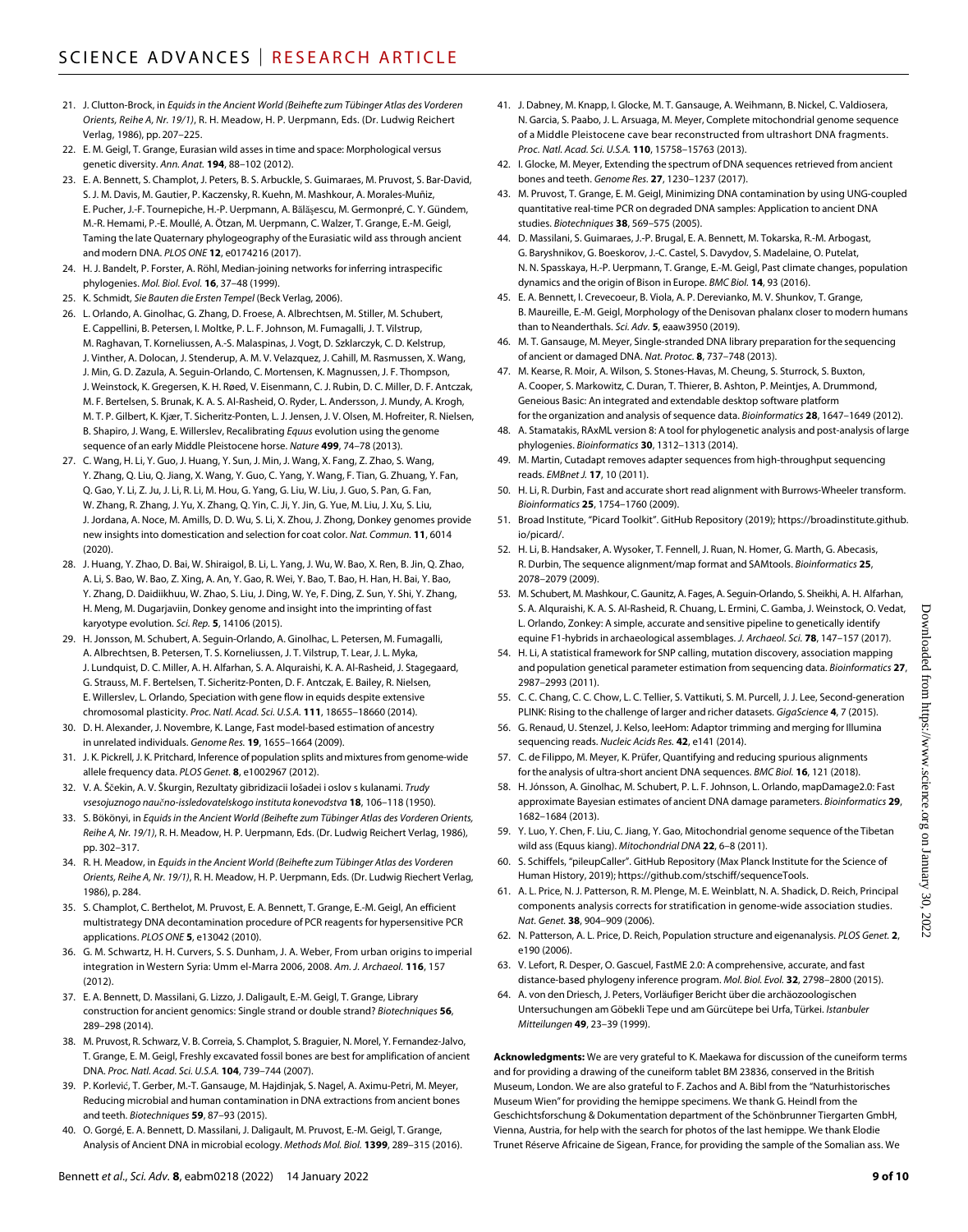thank T. Kovaleva for translations of Russian articles, C. Martin for critical reading of the manuscript, and O. Gorgé for assistance with some of the sequencing. **Funding:** The paleogenomic facility of the Institut Jacques Monod obtained support from the University Paris Diderot within the program "Actions de recherches structurantes." The sequencing facility of the Institut Jacques Monod, Paris, is supported by grants from the University Paris Diderot, the Fondation pour la Recherche Médicale (DGE20111123014), and the Région Ile-de-France (11015901). Moreover, we acknowledge support from the French national research center CNRS. We are grateful to the Directorate-General of Antiquities and Museums, Syria, for its support of the Umm el-Marra project. The excavations at Umm el-Marra were funded by the National Science Foundation (grants BCS-0137513 and BCS-0545610), the National Geographic Society, the Metropolitan Museum of Art, the Arthur and Isadora Dellheim Foundation, and the Johns Hopkins University. Faunal research at Göbekli Tepe was funded by the Deutsche Forschungsgemeinschaft (DFG) under grant PE 424/10-1-4 to J.P.

**Author contributions:** E.-M.G. and J.W. initiated the project. E.-M.G. and T.G. conceptualized and supervised the project. J.W., J.P., and G.M.S. provided material. E.A.B., W.B., S.C., E.-M.G., and T.G. performed the laboratory work. E.A.B., T.G., and E.-M.G. analyzed the data. E.A.B., T.G., and E.-M.G. wrote the paper with input from J.P. and G.M.S. **Competing interests:** The authors declare that they have no competing interests. **Data and materials availability:** Sequence data generated for this study are available from EBI European Nucleotide Archive PRJEB47929. Syrian wild ass (hemippe) mitochondrial sequences are available on GenBank MN990427, OK393913, and OK393914.

Submitted 20 August 2021 Accepted 22 November 2021 Published 14 January 2022 10.1126/sciadv.abm0218